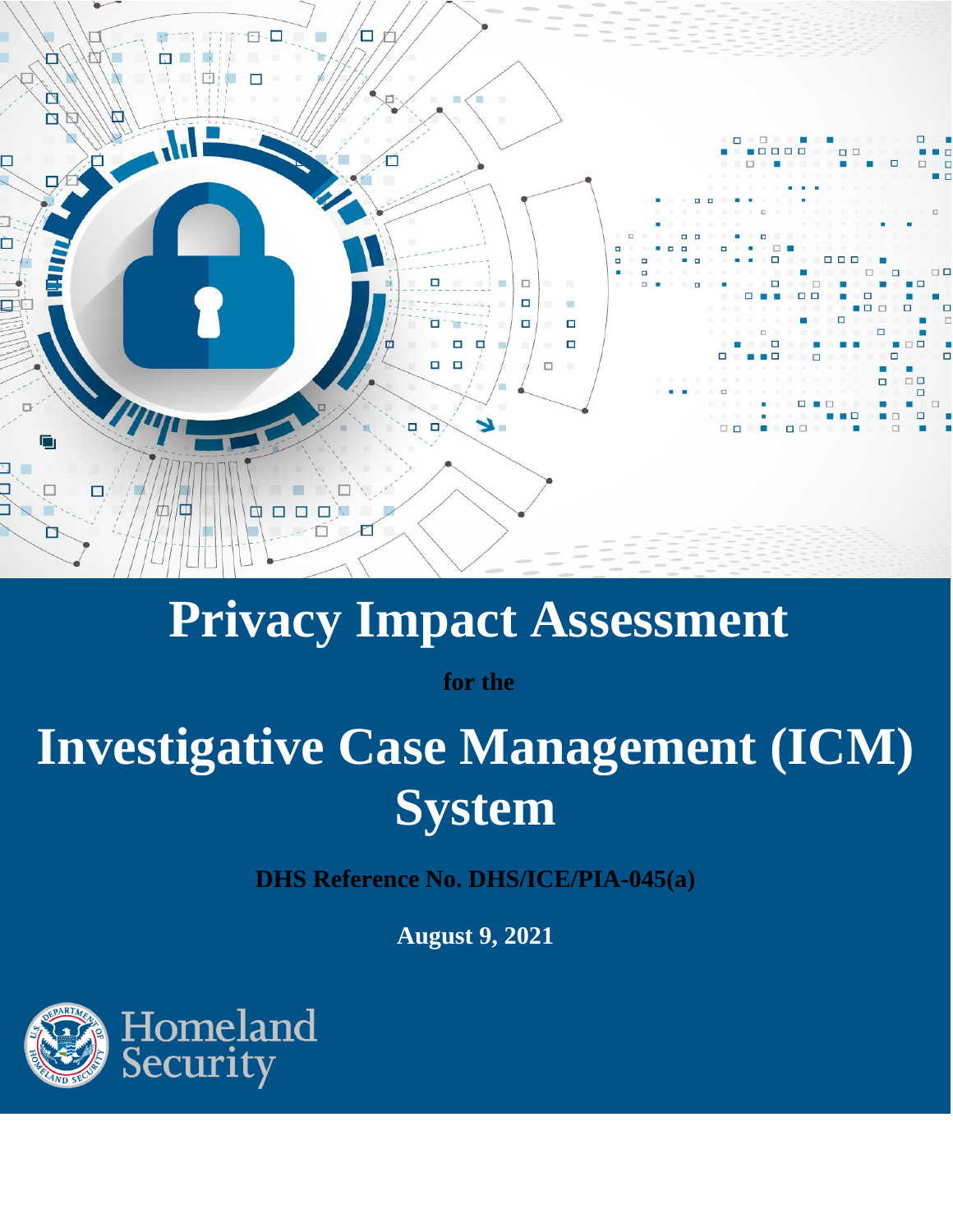

## **Abstract**

U.S. Immigration and Customs Enforcement (ICE), a component agency within the U.S. Department of Homeland Security (DHS), has updated a major Information Technology (IT) system known as Investigative Case Management (ICM). ICM serves as the core law enforcement case management tool for ICE Homeland Security Investigations (HSI) agents and personnel supporting the HSI mission. HSI conducts transnational criminal investigations to protect the United States against threats to national security and to bring to justice those seeking to exploit U.S. customs and immigration laws worldwide. ICE is updating this Privacy Impact Assessment (PIA) to reflect changes to ICM's information sharing framework with U.S. Customs and Border Protection (CBP), update the "Overview" section of the PIA to better reflect the user base of the system, and document a planned connection to HSI's Digital Records Manager (DRM).

### **Overview**

ICE HSI developed  $ICM<sup>1</sup>$  to support its mission to promote homeland security and public safety through the criminal and civil enforcement of federal laws governing border control, customs, trade, and immigration. ICM serves as the core law enforcement case management tool primarily used by HSI agents and personnel supporting the HSI mission. HSI conducts domestic and transnational criminal investigations to protect the United States against threats to national security; to prevent the illicit cross-border movement of goods, people, and monetary instruments; and to bring to justice those seeking to exploit U.S. customs and immigration laws worldwide. The ICE Office of Professional Responsibility (OPR) has read-only access to ICM as well as audit capability to conduct internal administrative or criminal investigations related to misconduct and/or misuse of ICM. Certain personnel assigned to support HSI at the National Law Enforcement Communications Center (NLECC) have access to ICM to provide communication support.<sup>2</sup> Additionally, certain attorneys in the ICE Office of the Principal Legal Advisor (OPLA) also have read-only access to the system in support of their work on mission-related matters.

Like its predecessor case management system,  $TECS$ ,  $3$  ICM enables HSI personnel to create an electronic case file that organizes and links records and documents associated with a particular investigation, so the records can be easily accessed from a single location. It also enables

<sup>1</sup> *See* U.S. DEPARTMENT OF HOMELAND SECURITY, U.S. IMMIGRATION AND CUSTOMS ENFORCEMENT, PRIVACY IMPACT ASSESSMENT FOR THE INVESTIGATIVE CASE MANAGEMENT SYSTEM, DHS/ICE/PIA-045 (2016), *available at* [https://www.dhs.gov/privacy-documents-ice.](https://www.dhs.gov/privacy-documents-ice)

<sup>&</sup>lt;sup>2</sup> The NLECC is an office run by CBP that acts as a federal law enforcement dispatch service. NLECC provides secure radio, email, and telephonic communications and support to federal law enforcement personnel.

<sup>3</sup> *See* U.S. DEPARTMENT OF HOMELAND SECURITY, U.S. CUSTOMS AND BORDER PROTECTION, PRIVACY IMPACT ASSESSMENT FOR THE TECS SYSTEM: PLATFORM, DHS/CBP/PIA-021 (2016), *available at*  [https://www.dhs.gov/privacy-documents-us-customs-and-border-protection.](https://www.dhs.gov/privacy-documents-us-customs-and-border-protection)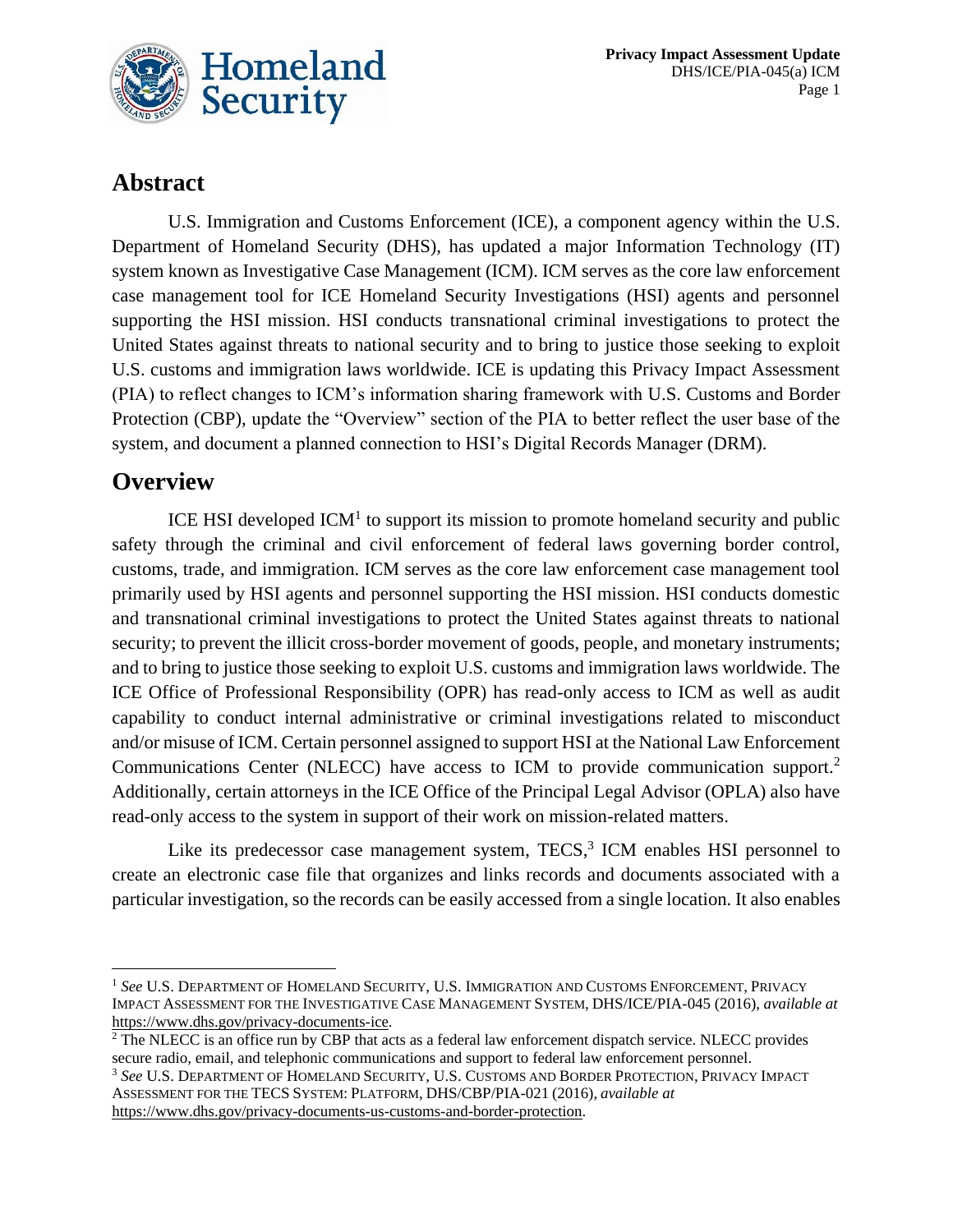

personnel to link records to multiple investigations in order to draw connections between cases, which enhances the investigative process and facilitates coordination and deconfliction.

#### *ICM Users*

ICM users are HSI personnel or individuals with a need to know who are either detailed to HSI or personnel subject to HSI oversight assigned to a federal task force in support of HSI's mission. ICM's primary purpose is to support HSI's exercise of its broad legal authority to investigate and enforce a diverse array of federal criminal laws. HSI uses this authority to investigate all types of cross-border criminal activity to protect the United States against threats to national security and to bring to justice those seeking to exploit U.S. customs and immigration laws worldwide. HSI documents and manages its investigative activities in ICM. In addition to criminal investigations, HSI uses the system to manage its civil law enforcement activities and to support criminal prosecutions arising from its investigations. As explained in the previous ICM PIA, ICM is also used in a limited capacity by OPR. Additionally, certain personnel assigned to support HSI at the NLECC have access to ICM to provide communication support.

## **Reason for the PIA Update**

The ICM PIA is being updated to reflect the planned implementation of an ICM interface for Digital Records Manager Module, the planned connection to CBP's user account management system, and updates to the Overview and ICM Users sections to better reflect the actual user base of ICM. The changes are contained in the section above and as follows.

#### *Digital Records Manager (DRM) Interface*

ICM plans to implement an interface for a multimedia management system HSI is developing called DRM.<sup>4</sup> The Digital Records Manager will enhance the storage, organization, intake, and output of certain electronic records formats associated with criminal investigations. Examples of multimedia electronic formats include videos, audio, and PDFs. The DRM will aid HSI in the current government-wide effort to become paperless. This new system will provide storage for multimedia files traditionally maintained in the Investigative Case Management system; however, it will not change how HSI uses these records. These multimedia files, which are related to the investigative case file, will be directly uploaded into the Digital Records Manager rather than into ICM. Any multimedia files currently uploaded into ICM will be transferred to the Digital Records Manager as part of the DRM development cycle. The HSI case files themselves will still reside within ICM. The connection between ICM and DRM allows for a folder to be created in the Digital Records Manager to match a corresponding case file in ICM. DRM will

<sup>4</sup> Multimedia is the integration of multiple forms of media including text, graphics, audio, and video. *See* DHS INSTRUCTION MANUAL 262-12-001-01, DHS LEXICON TERMS AND DEFINITIONS, *available at* [https://www.dhs.gov/publication/dhs-lexicon.](https://www.dhs.gov/publication/dhs-lexicon)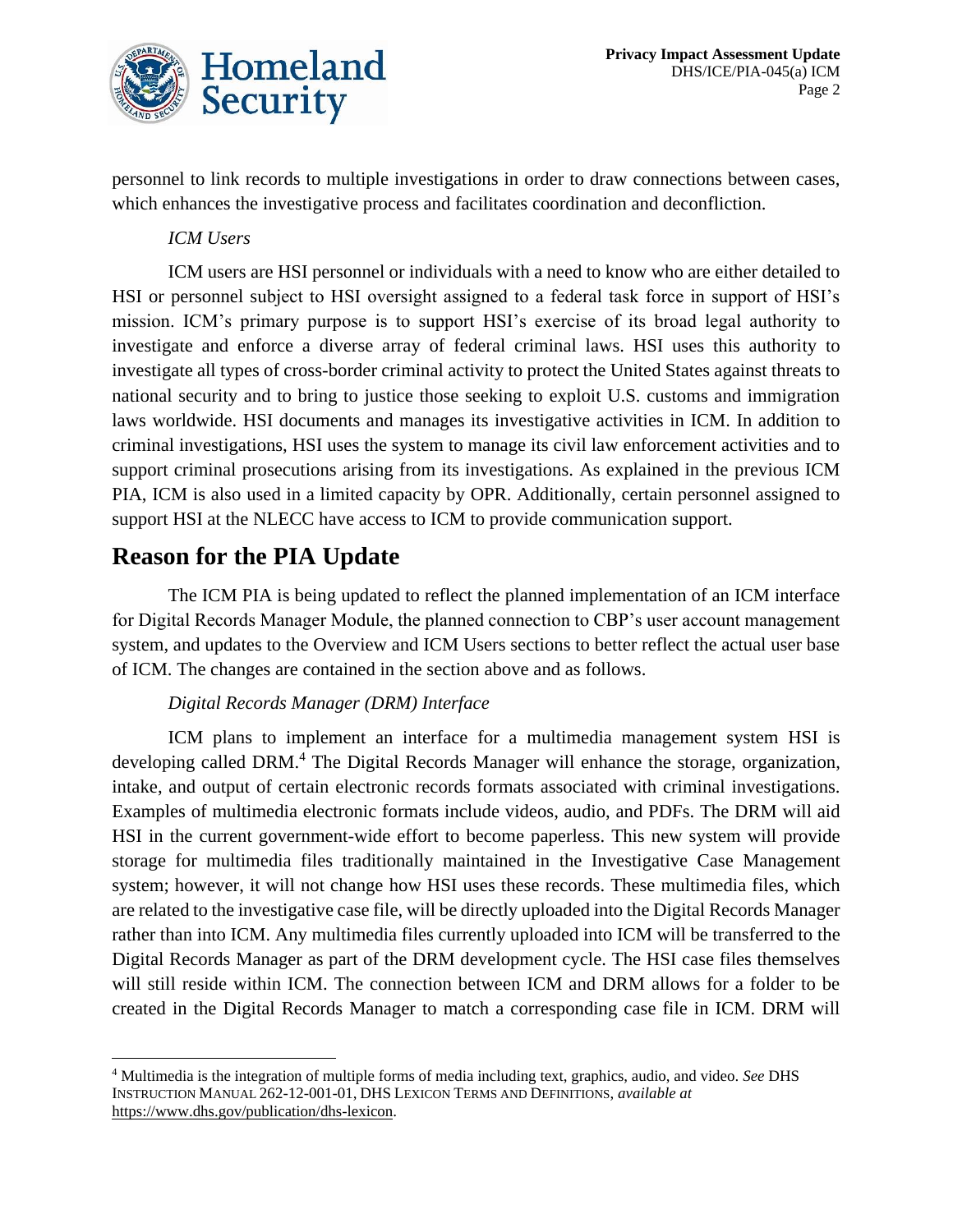

contain all multimedia files associated with the case file. DRM will also be able to query ICM when a user attempts to access a DRM folder to ensure that the user has access to multimedia files related to the case in question.

*New Direct Connection for Transmitting ICM Supervisor Information to U.S. Customs and Border Protection (CBP)*

With the modernization of CBP's Identity, Credential, and Access Management (ICAM) system, ICE and CBP are developing a direct connection between ICM and CBP to submit the supervisor information of ICM users directly to CBP's ICAM or any future successor system.<sup>5</sup> No information about members of the public will be collected or shared, and all information shared through this connection is already emailed to CBP as a spreadsheet. This information is limited to DHS employee information. The goal of this intra-Department information sharing initiative is to maintain the most up-to-date supervisor information for ICM users who also use CBP systems. This ensures that the only ICE users who can access CBP's systems through pre-existing connections within ICM are supervisors with a valid need to know.

## **Privacy Impact Analysis**

#### **Authorities and Other Requirements**

Pursuant to the Homeland Security Act of 2002 (Pub. L. 107-296, Nov. 25, 2002), the Secretary of Homeland Security has the authority to enforce numerous federal criminal and civil laws. These include, but are not limited to, laws residing in Titles 8, 18, 19, 21, 22, 31, and 50 of the U.S. Code. The Secretary delegated this authority to ICE in DHS Delegation Number 7030.2, Delegation of Authority to the Assistant Secretary for the Bureau of Immigration and Customs Enforcement and the Reorganization Plan Modification for the U.S. Department of Homeland Security (January 30, 2003).

*System of Records Notice (SORN)*

ICM data is covered under the existing DHS/ICE-009 External Investigations SORN.<sup>6</sup>

#### *System Security Plan*

ICM and the HSI Data Warehouse (HDW), which is a data storage environment that serves as the repository for ICM system data, have each completed Security Control Assessments.<sup>7</sup> The Investigative Case Management system has entered into DHS Ongoing

<sup>&</sup>lt;sup>5</sup> ICAM is a Commercial-off-the-Shelf (COTS) tool that provides a centralized authentication and access service for CBP system owners to control secure access to CBP systems and/or resources.

<sup>6</sup> *See* DHS/ICE-009 External Investigations, 85 Fed. Reg. 74362 (November 20, 2020), *available at* https://www.dhs.gov/system-records-notices-sorns.

<sup>7</sup> Having this storage function supported by HDW improves the functioning and speed of ICM. For more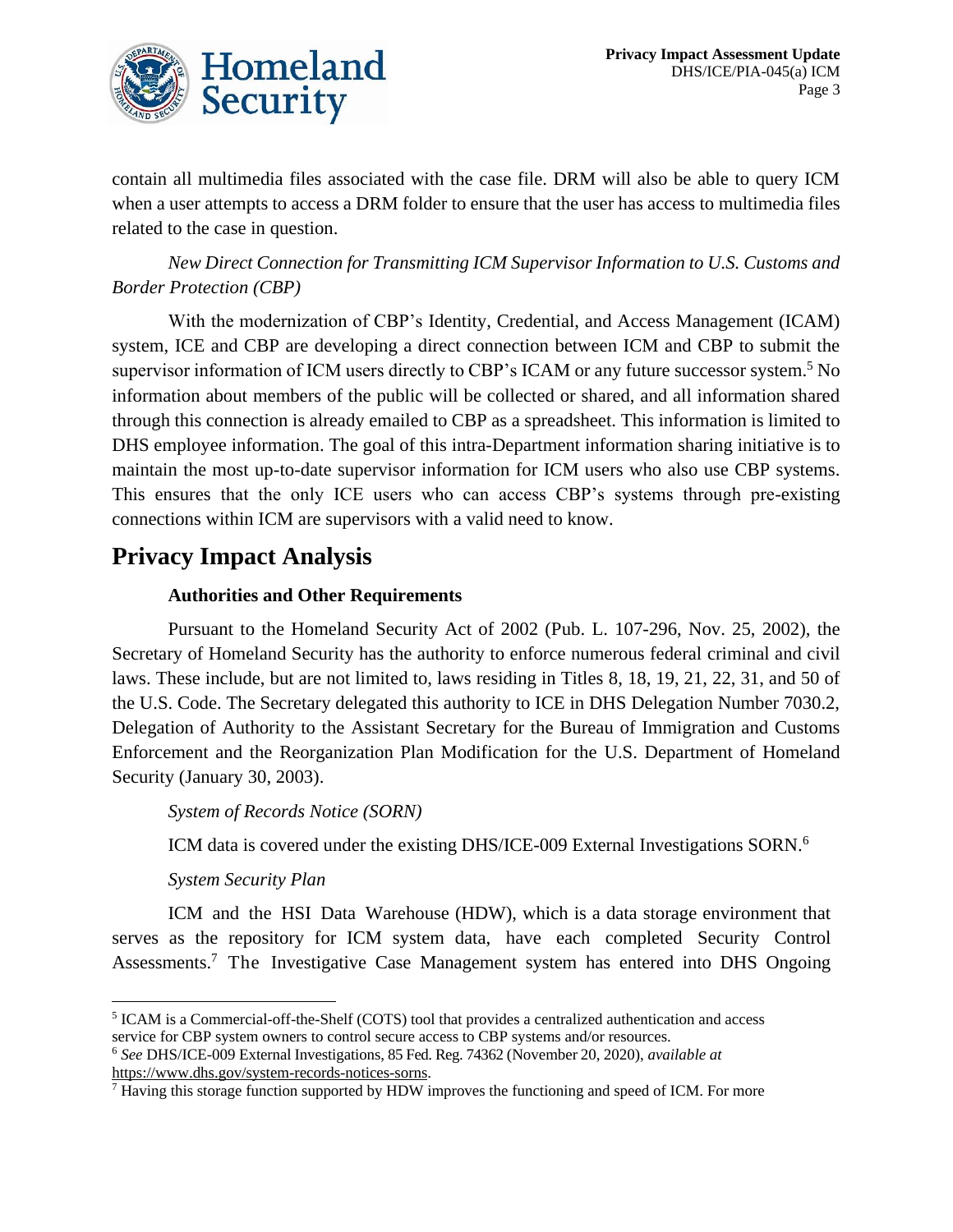

Authorization and HDW received an 18-Month Authority to Operate (ATO) which is being renewed in Summer 2021.

#### **Characterization of the Information**

This PIA update does not change the characterization of information in ICM.

#### **Uses of the Information**

This PIA update covers the upcoming development of an interface to the HSI Digital Records Manager. ICE plans to develop an ICM interface to the DRM which will increase the variety and upload capacity of records related to cases. The system will allow for more file types to be uploaded, as well a greater upload efficiency (multiple files can be uploaded at a time) and larger file size. ICE and CBP are also developing a direct connection between the Investigative Case Management system and CBP to submit the supervisor information of ICM users directly to CBP's ICAM or any future successor system.

Neither of these technical changes impact how the information is being used in ICM.

#### **Notice**

This PIA update does not change how ICM provides notice to subjects of records.

#### **Data Retention by the Project**

This PIA update does not change the retention period for information maintained in ICM prior to the system changes. Records related to investigative case files are retained for twenty (20) years.<sup>8</sup> Any biometric records will be retained for seventy-five (75) years before destruction.<sup>9</sup>

#### **Information Sharing**

This PIA update does not change the external sharing of information maintained in ICM.

#### **Redress**

This PIA update does not change redress for individuals with information contained within

ICM.

information about the HDW, *see* U.S. DEPARTMENT OF HOMELAND SECURITY, U.S. IMMIGRATION AND CUSTOMS ENFORCEMENT, PRIVACY IMPACT ASSESSMENT FOR THE INVESTIGATIVE CASE MANAGEMENT SYSTEM, DHS/ICE/PIA-045 (2016), *available at* [https://www.dhs.gov/privacy-documents-ice.](https://www.dhs.gov/privacy-documents-ice)

<sup>8</sup> *See* U.S. DEPARTMENT OF HOMELAND SECURITY, U.S. IMMIGRATION AND CUSTOMS ENFORCEMENT, PRIVACY IMPACT ASSESSMENT FOR THE INVESTIGATIVE CASE MANAGEMENT SYSTEM, DHS/ICE/PIA-045 (2016), *available at* [https://www.dhs.gov/privacy-documents-ice.](https://www.dhs.gov/privacy-documents-ice)

<sup>9</sup> *See* DHS/ICE-009 External Investigations, 85 Fed. Reg. 74362 (November 20, 2020) *available at* [https://www.dhs.gov/system-records-notices-sorns.](https://www.dhs.gov/system-records-notices-sorns)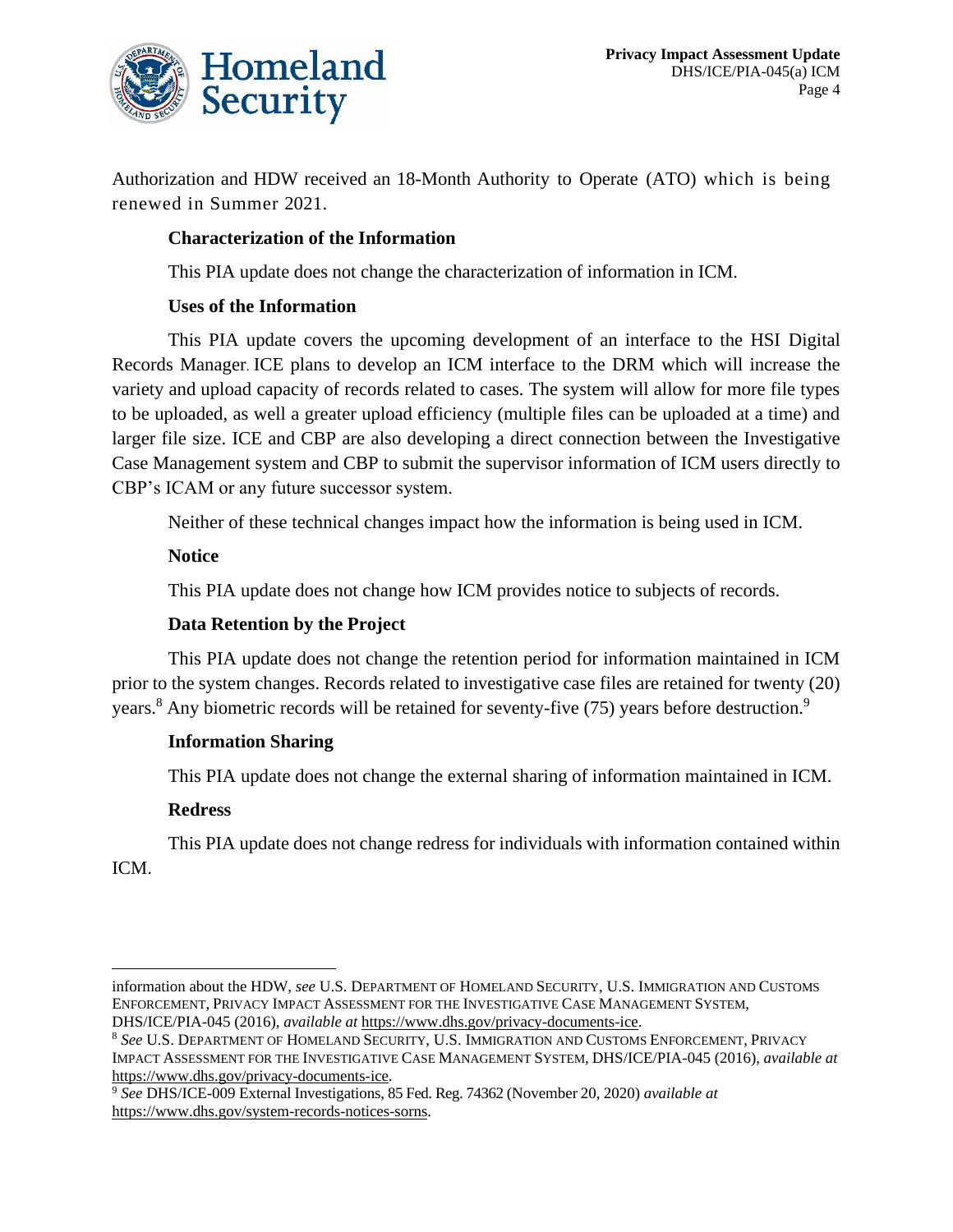

#### **Auditing and Accountability**

This PIA update covers a new connection between ICM and the CBP Identity, Credential, and Access Management (ICAM) system as well as ICAM's successor user account management system. The Investigative Case Management system will submit supervisor and profile information of ICM users to CBP's ICAM system and any future successor systems to ensure only those ICE employees with a need to know are accessing CBP systems. Previously, HSI manually emailed this information to CBP as a spreadsheet. No information about members of the public is associated with this information transfer.

**Privacy Risk:** There is a risk that data will be shared with external parties at CBP without a need to know.

**Mitigation:** This risk is mitigated. The information shared between ICM and the above systems solely consists of information that is already shared manually between ICE and CBP. Also, all information is shared solely within the DHS network, thereby limiting the risk to potential exposure or compromise.

To the extent that ICE needs to share information with external third parties, any information shared is controlled by the provisions of a Memorandum of Understanding, Memorandum of Agreement, or other data-sharing agreement. ICE's information sharing agreements contain provisions indicating that individuals who receive access to ICE systems (or information from the system) may not further disseminate any data unless they have prior approval from HSI. Any information shared externally is done so in accordance with routine uses in the DHS/ICE-009 External Investigations SORN, and/or as permitted by law. Risks about external sharing are specifically outlined in the original ICM PIA.

**Privacy Risk:** There is a risk that data is not appropriately secured when shared, and therefore could be accessed by unauthorized parties.

**Mitigation:** This risk is mitigated. To the extent that ICE needs to share this information with external third parties, appropriate security measures have been taken during electronic transmission so that the risk of compromise is minimal. Information transferred between systems is always encrypted during transfer. All parties sharing information through these connections will have firewalls, intrusion detection systems, intrusion prevention systems, and appropriate access controls to prevent unwanted access to the shared information. All security and access controls are compliant with the DHS 4300A Sensitive Systems Handbook.<sup>10</sup> Also, all sharing of information is done in accordance with appropriate SORN routine uses to ensure that information is only shared with authorized recipients. A corollary to this risk is that information shared externally may not be

<sup>10</sup> *See* DHS 4300A Sensitive Systems Handbook, *available at* [https://www.dhs.gov/publication/dhs-4300a-sensitive](https://www.dhs.gov/publication/dhs-4300a-sensitive-systems-handbook)[systems-handbook.](https://www.dhs.gov/publication/dhs-4300a-sensitive-systems-handbook)